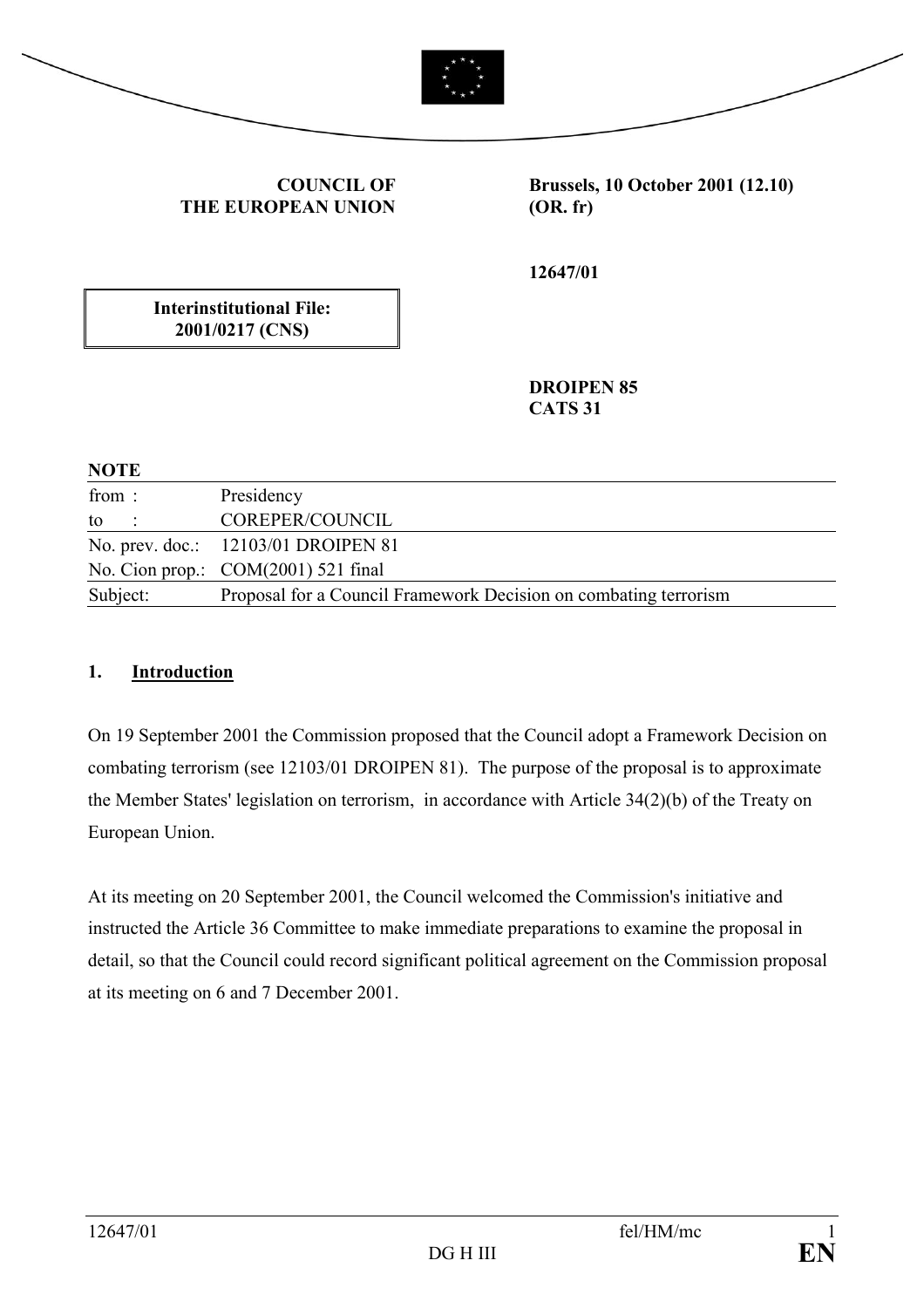At its extraordinary meeting on 21 September 2001, the European Council agreed to the adoption of a common definition of terrorism and asked the Council to flesh out that agreement by its meeting on 6 and 7 December 2001 at the latest.

### **II. Questions submited to Coreper/Council**

The Article 36 Committee examined the Commission proposal at its meetings on 1 and 2 October and 8 to 10 October. Broad consensus was reached on the Commission's approach, which was that terrorist offences should be defined with reference to national law, adding an element of specific terrorist intent (see Article 3 of the Commission proposal). It was also agreed to specify offences committed as part of a terrorist group and to modify the approach on penalties and jurisdiction.

The Presidency proposed a new text which is set out in the Annex to this note. At this point in the proceedings, there are two questions that require a political decision to be taken.

# **Penalties**

Article 5 of the Commission proposal contains a system of penalties and sanctions for the various proposed offences, ranging from 2 to 20 years of deprivation of liberty.

Following the Article 36 Committee's discussions, several delegations felt that that system was too complicated. Many delegations also felt that a strong political signal needed to be given on this point. In order to accommodate these views, the Presidency proposed a simpler system with a maximum penalty of at least 20 years' deprivation of liberty for directing a terrorist group and of 8 years for the other offences relating to terrorist groups set out in Article 2 (see Annex, Article 4(3) and Article 2). For other terrorist offences, the Presidency text proposes more severe penalties than those provided for the corresponding ordinary law offences under the national law of the Member States (Article 4(2) and Article 1).

*Coreper/Council is asked to endorse the solution proposed by the Presidency.*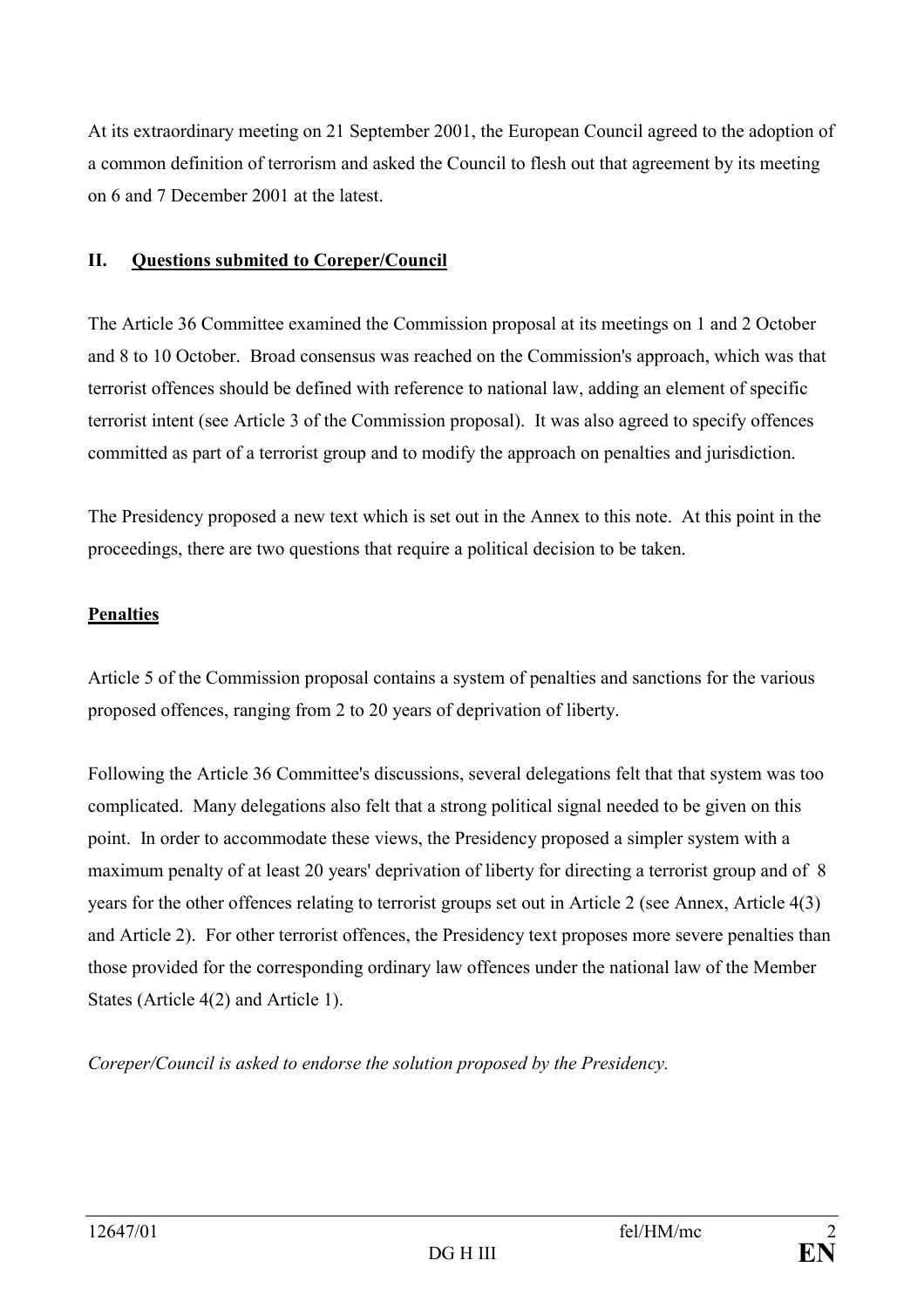### **Jurisdiction and prosecution**

The Commission proposal (see Article 10) provided for compulsory jurisdiction only in respect of offences committed in whole or in part within the territory of a Member State and optional jurisdiction in other cases (see Article 10(2) of the Commission proposal).

During discussions in the Article 36 Committee, it became clear that several delegations wanted a more ambitious approach to the matter.

The Presidency responded to the wishes of those delegations (see Annex, Article 9) by

- i. rendering jurisdiction in the various possible situations compulsory,
- ii. extending jurisdiction to the entire territory of the Union and to all its nationals, residents and institutions, thereby giving a new dimension to the concept of the area of freedom, security and justice referred to in the Treaty, and
- iii. establishing a system of coordination between the competent authorities with the assistance of Eurojust.

\_\_\_\_\_\_\_\_\_\_\_\_\_\_\_\_\_\_\_\_\_\_\_\_

*Coreper/Council is asked to endorse this approach.*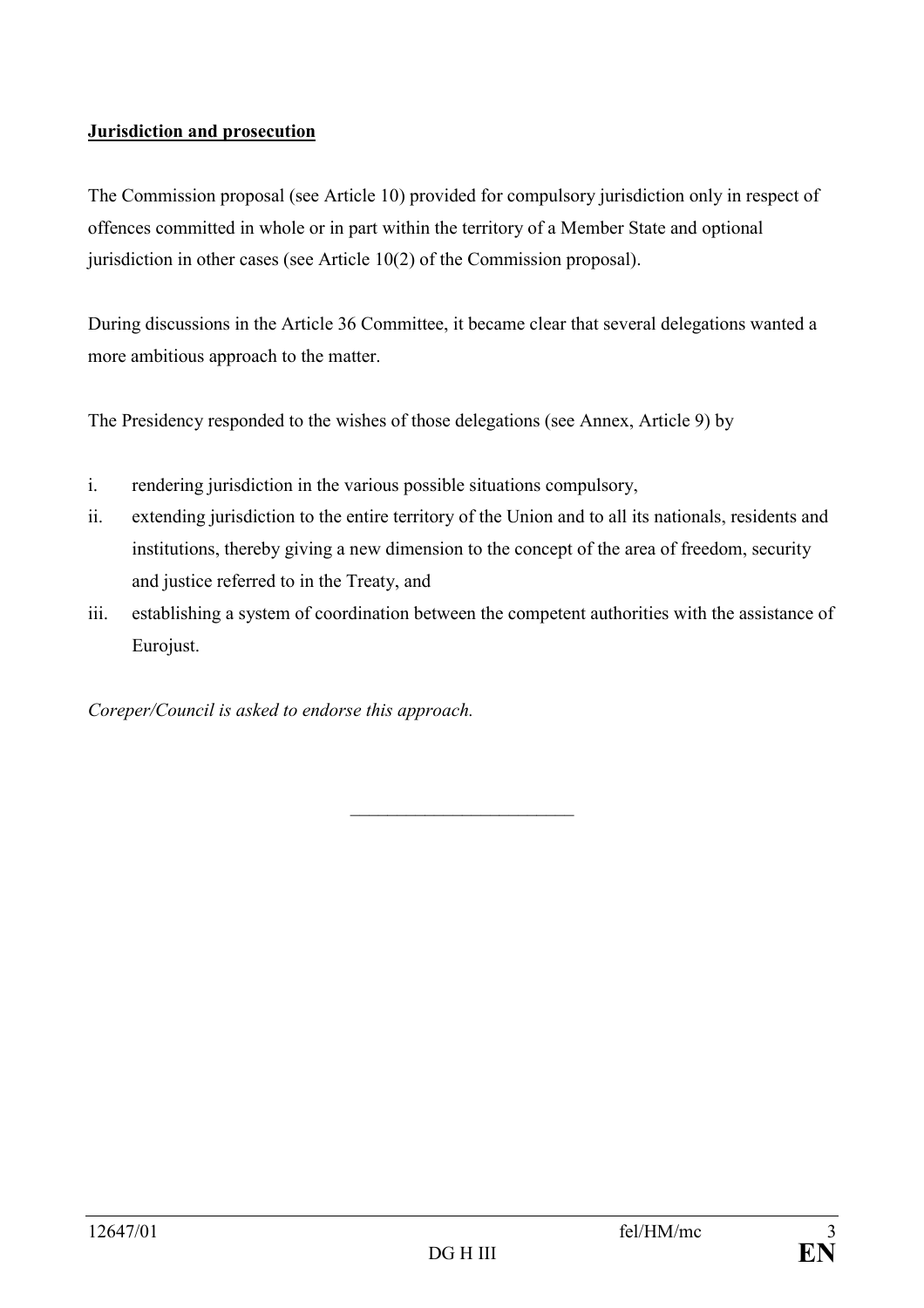# *Article 1 – Terrorist offences*

1. Each Member State shall take the necessary steps to ensure that terrorist offences shall include [at least]<sup>1</sup> the following offences, as defined under national law, where unlawfully committed with the aim of seriously <sup>2</sup> affecting, in particular by the intimidation of the population, or destroying the political, economic or social structures of a country or of an international organisation:

- (a) murder and homicide;
- (b) serious bodily injury;
- (c) kidnapping or hostage taking;
- (d) extortion;
- (e) aggravated robbery;
- (f) seizure of or serious damage to state or government facilities, means of public transport, infrastructure facilities, places of public use and property;
- (g) fabrication, possession, acquisition, transport or supply of weapons or explosives;
- (h) releasing contaminating substances, or causing fires, explosions or floods, endangering people, property, animals or the environment;

 **1** It should be decided at a later date whether these words should be retained.

**<sup>2</sup>** IRL and UK propose the deletion of this word.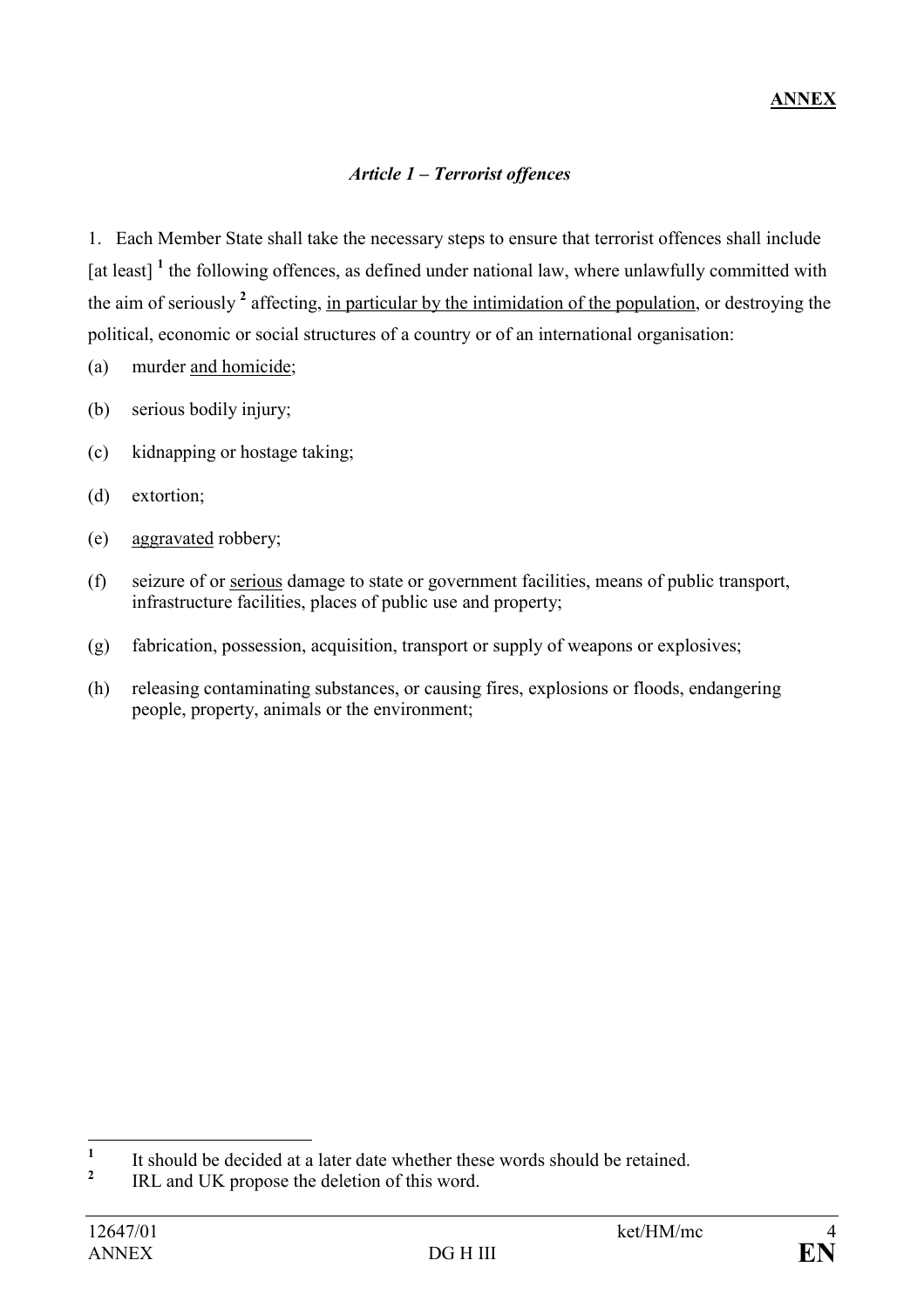- (i) interfering with or disrupting the supply of water, power or any other fundamental natural resource;
- (j) interfering with an information system.
- (k) threatening to commit any of the offences listed above except those referred to in points (d) and  $(g)$ .

2. For the purpose of this Framework Decision, an act shall be regarded as "unlawful" if it is committed without any justification laid down in national law or in international public law.

# *Article 2 – Offences relating to a terrorist group*

1. For the purposes of this Framework Decision, "terrorist group" shall mean a structured organisation of more than two persons, established over a period of time, acting in concert to commit terrorist offences.

2. Each Member State shall take the necessary measures to ensure that the following intentional and unlawful acts are punishable [where committed with the aim of seriously affecting or destroying the political, economic or social structures of a country or of an international organisation] **<sup>1</sup>** :

- (a) directing a terrorist group;
- (b) participating in the activities of a terrorist group;
- (c) supporting a terrorist group, with a view to the commission of terrorist offences by supplying it with information or material resources, including funding for its activities;
- (d) laundering the proceeds of terrorist or other offences committed as part of a terrorist group.

 **1** Several delegations considered this part to be superfluous.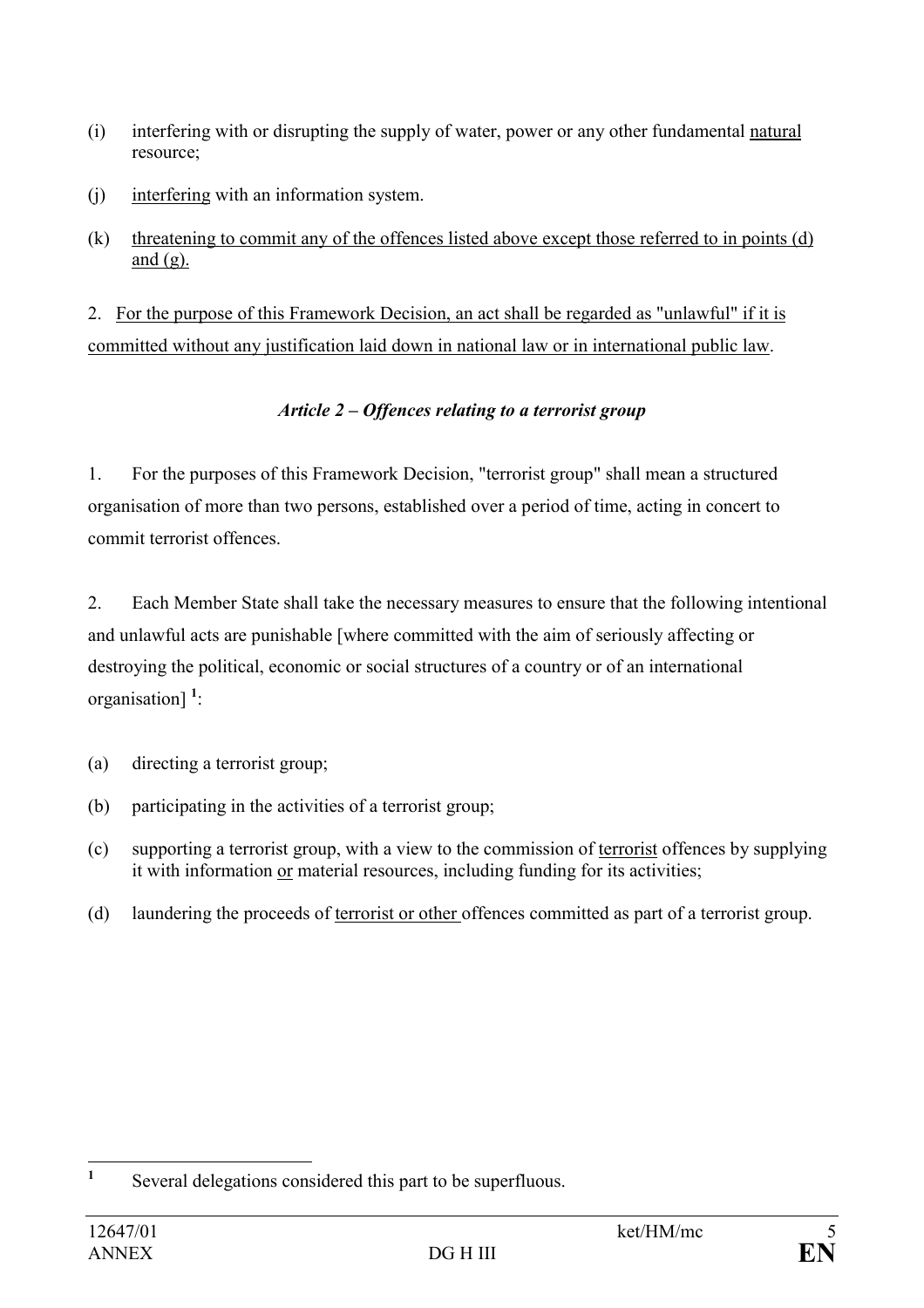### *Article 3 – Instigating, aiding or abetting, and attempting*

1. Each Member State shall take the necessary measures to ensure that instigating or aiding or abetting a terrorist offence or any of the offences described in Article 2 is punishable.

2. Each Member State shall take the necessary measures to ensure that attempting to commit a terrorist offence, with the exception of possession as provided for in Article 1(g) and the offence stipulated in Article 1(k) is punishable.

#### *Article 4 – Penalties*

1. Each Member State shall take the necessary measures to ensure that […] the offences referred to in Articles 1 to 3 are punishable by effective, proportionate and dissuasive criminal penalties, which may entail extradition.

2. Each Member State shall take the necessary measures to ensure that terrorist offences and [...] those referred to in Article 3, inasmuch as they relate to terrorist offences, are punishable by sentences involving deprivation of liberty which are heavier than those imposable under national law for such offences in the absence of the special intent required pursuant to Article 1(1), save where the sentences imposable are already the maximum sentences possible under national law.

3. Each Member State shall take the necessary measures to ensure that offences referred to in Article 2 and in Article 3(1) inasmuch as they relate to the offences listed in Article 2, are punishable by sentences involving deprivation of liberty, with a maximum sentence of not less than twenty years for the offences listed in Article 2(2)(a) and eight years for the other offences listed in Article 2.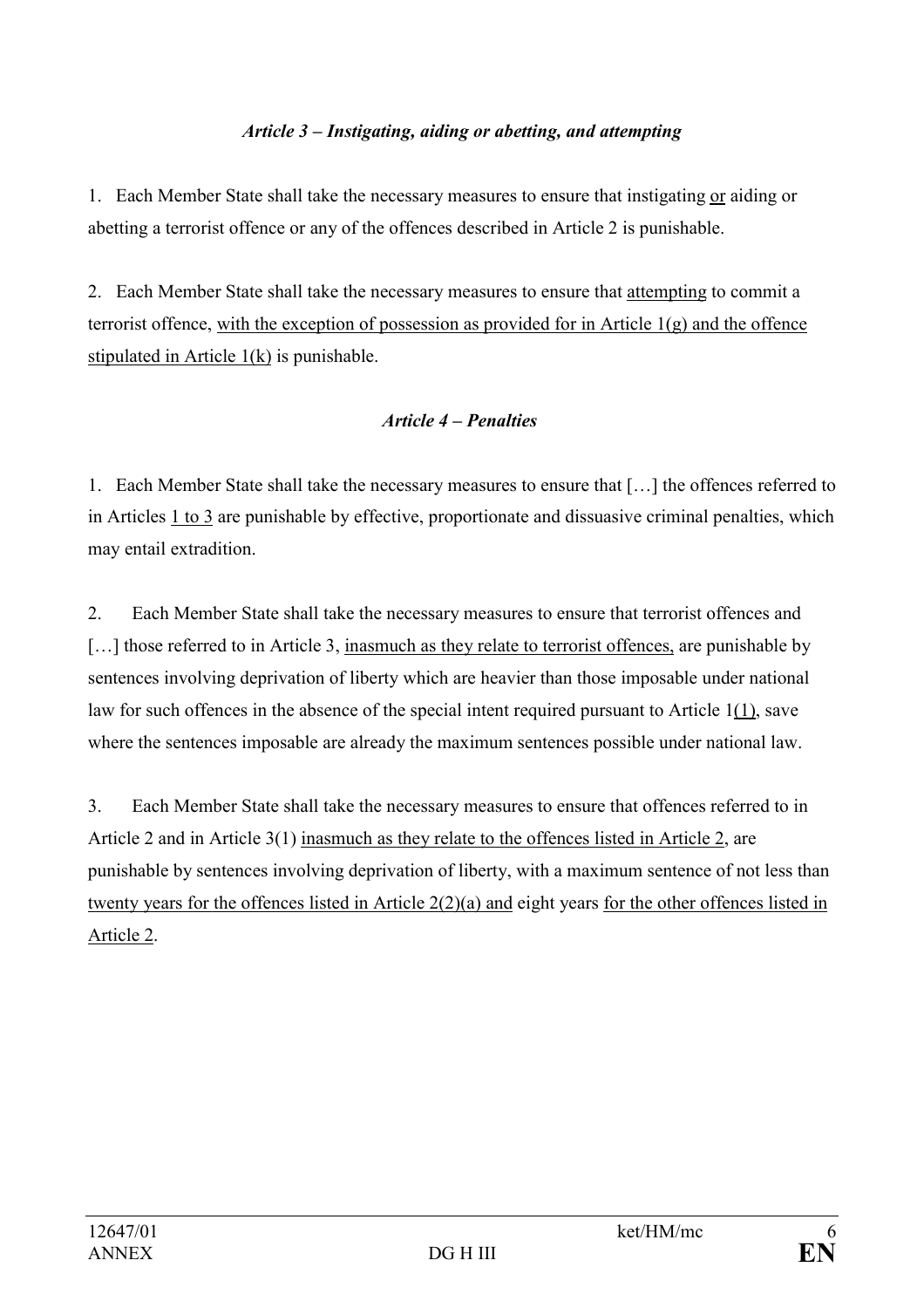#### *Article 5 – Aggravating circumstances*

Each Member State shall take the necessary measures to ensure that the penalties referred to in Article 4 may be increased, save where the sentences imposable are already the maximum sentences possible under national law, where terrorist offences and offences referred to in Articles 2 and 3 are committed under the following circumstances:

- − an offence of a particularly cruel nature;
- an offence committed against a number of persons, with the use of serious violence or with particularly serious harm caused to the victims;
- an offence committed against one or more persons particularly exposed to any of the terrorist offences or of the offences referred to in Article [..] 3 related to them on account of their public office **<sup>1</sup>** .

# *Article 6 – Reduction of penalties* **<sup>2</sup>**

Each Member State shall take the necessary measures to ensure that the penalties referred to in Article 4 may be reduced if the offender:

- (a) renounces terrorist activity, and
- (b) provides the administrative or judicial authorities with information which they would not otherwise have been able to obtain helping them to:
	- (i) prevent or mitigate the effects of the offence;
	- (ii) identify or bring to justice the other offenders;
	- (iii) find evidence, or
	- (iv) prevent further offences referred to in Articles 2 and 3.

 **1** Several delegations wanted an extension of those covered.

**<sup>2</sup>** Several delegations wanted to delete this paragraph.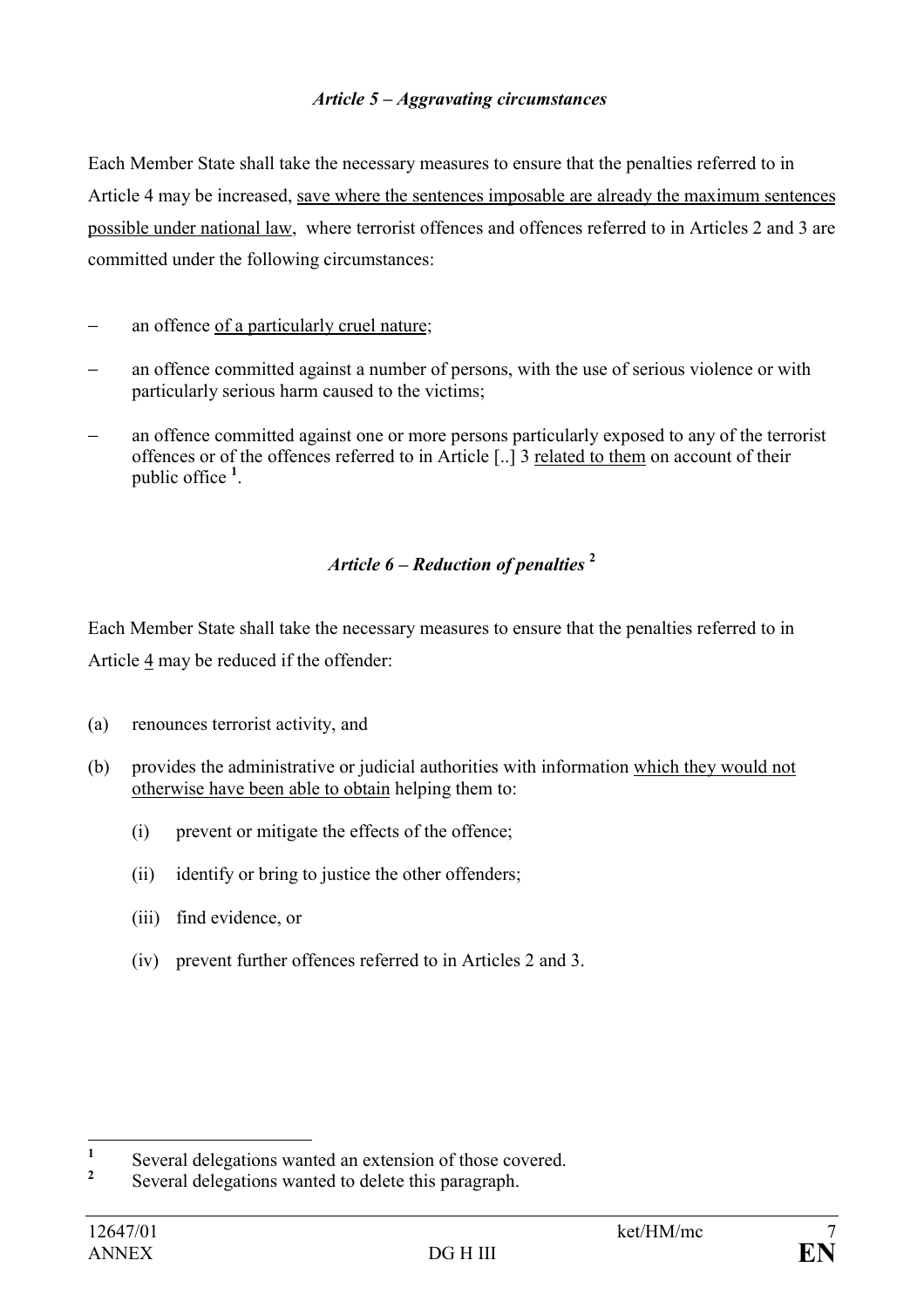# *Article 7 – Liability of legal persons* **<sup>1</sup>**

1. Each Member State shall take the necessary measures to ensure that legal persons can be held liable for any of the offences referred to in Articles 2 and 3 committed for their benefit by any person, acting either individually or as part of an organ of the legal person, who has a leading position within the legal person, based on:

- (a) a power of representation of the legal person;
- (b) an authority to take decisions on behalf of the legal person,
- (c) an authority to exercise control within the legal person.

2. Apart from the cases already provided for in paragraph 1, each Member State shall take the necessary measures to ensure that legal persons can be held liable where the lack of supervision or control by a person referred to in paragraph 1 has made possible the commission of any of the offences referred to in Articles 2 and 3 for the benefit of that legal person by a person under its authority.

3. Liability of legal persons under paragraphs 1 and 2 shall not exclude criminal proceedings against natural persons who are perpetrators, instigators or accessories in any of the offences referred to in Articles 2 and 3.

 **1** The Presidency would point out to delegations that other instruments containing such a provision limit the scope of liability of legal persons, in particular Article 4(4) of the Framework Decision on trafficking in human beings: "For the purpose of this Framework Decision, legal person shall mean any entity having such status under the applicable law, except for States or other public bodies in the exercise of State authority and for public international organisations".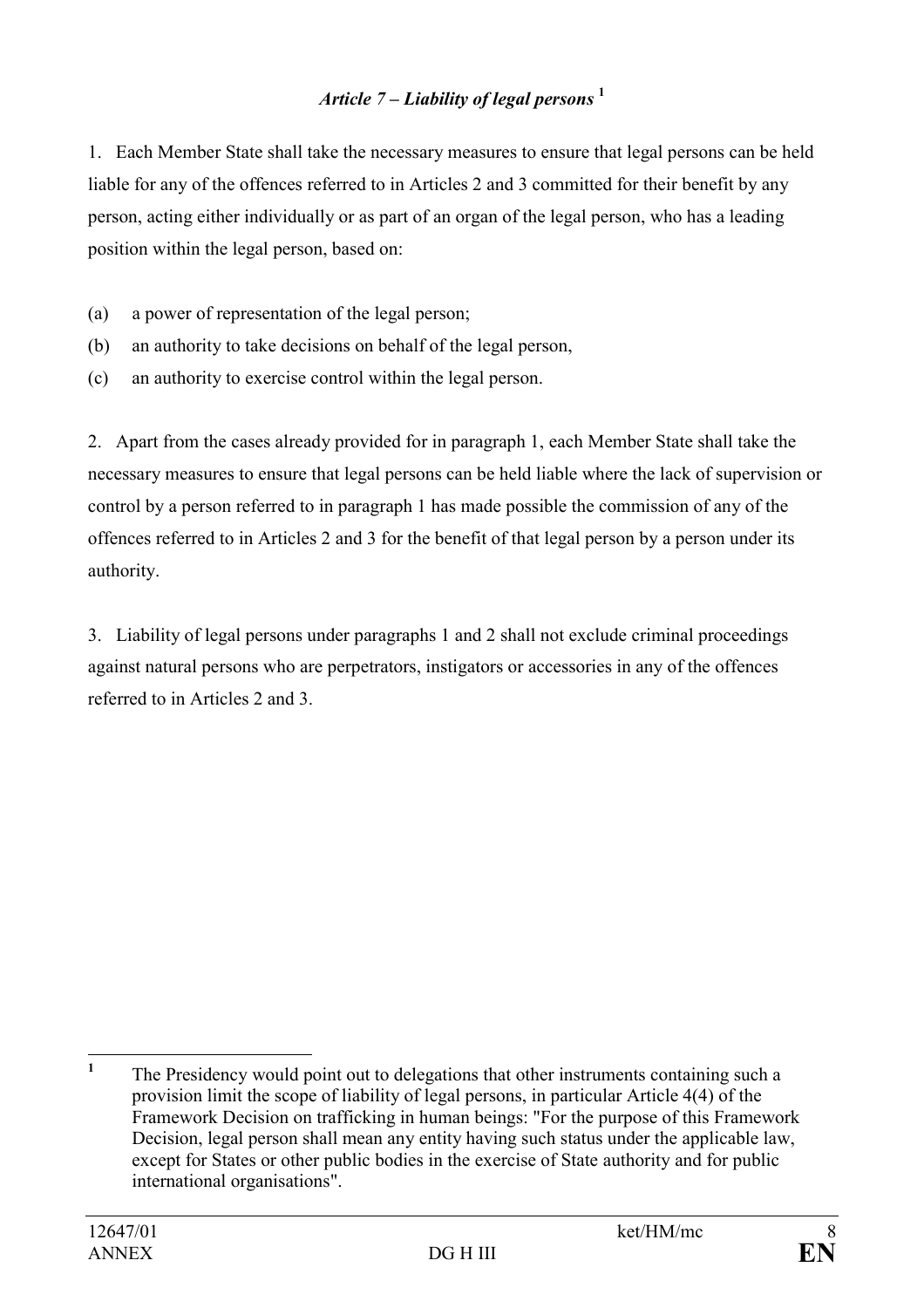#### *Article 8 – Sanctions for legal persons*

Each Member State shall take the necessary measures to ensure that a legal person held liable pursuant to Article 7 is punishable by effective, proportionate and dissuasive sanctions, which shall include criminal or non-criminal fines and may include other sanctions, such as:

- (a) exclusion from entitlement to public benefits or aid;
- (b) temporary or permanent disqualification from the practice of commercial activities;
- (c) placing under judicial supervision;
- (d) a judicial winding-up order;
- (e) temporary or permanent closure of establishments which have been used for committing the offence.

#### *Article 9 – Jurisdiction and prosecution*

1. Each Member State shall take the necessary measures to establish its jurisdiction over the offences referred to in Articles 1 to 3 where:

- (a) the offence has been committed in whole or in part within the territory of a Member State of the European Union;
- (b) the offence has been committed on board a ship or aircraft registered in or flying the flag of a Member State of the European Union **<sup>1</sup>** ;
- (c) the offender is a national or resident of a Member State of the European Union;
- (d) the offence has been committed for the benefit of a legal person established in the territory of a Member State;
- (e) the offence has been committed against the institutions or people of the Member State in question or against an institution of the European Union or a body set up in accordance with the Treaties establishing the European Communities and the Treaty on European Union and based in that Member State.

 **1** Presidency proposal, incorporating Article 9(1)(b) of the draft Framework Decision on the protection of the environment through criminal law.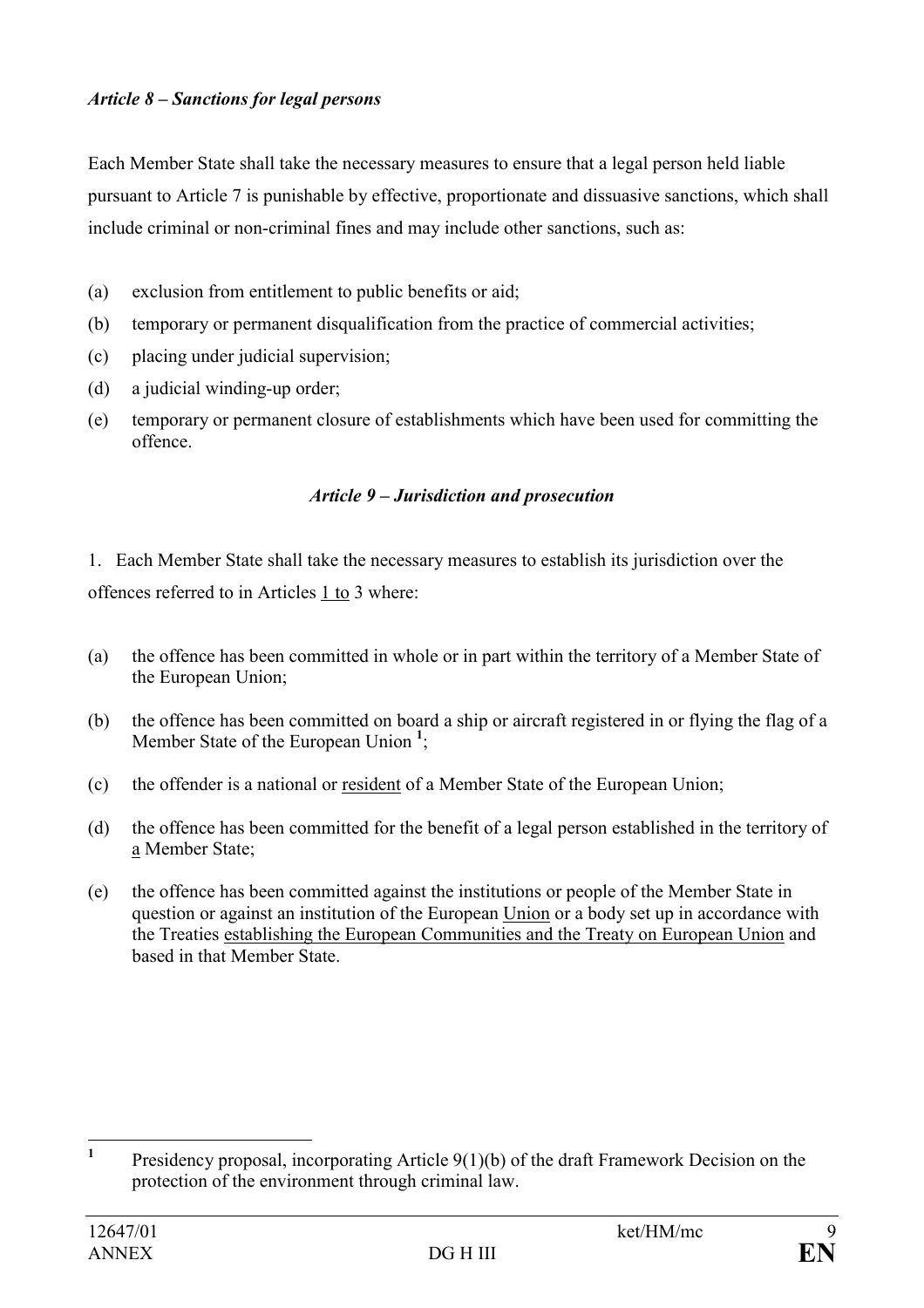2. When an offence falls within the jurisdiction of more than one Member State and when any of the States concerned can validly prosecute on the basis of the same facts, the Member States concerned shall cooperate in order to decide which of them will prosecute the offenders with the aim, if possible, of centralising proceedings in a single Member State. To this end, the Member States may call on Eurojust to coordinate the action of the competent authorities in accordance with the Decision setting up Eurojust. **<sup>1</sup>**

3. Each Member State shall take the necessary measures also to establish its jurisdiction over the offences referred to in Articles 1 to 3 in cases where it refuses to hand over or extradite a person suspected or convicted of such an offence to another Member State or to a third country, unless such refusal is based on the fact that the request for the person to be handed over or extradited was not presented in due form. **<sup>2</sup>**

4. Each Member State shall ensure that its jurisdiction covers cases in which any of the offences referred to in Articles 2 and 3 has been committed in whole or in part within its territory, wherever the terrorist group is based or pursues its criminal activities **<sup>3</sup>** .

# *Article 10 – Protection of and assistance to victims* **<sup>4</sup>**

1. Member States shall ensure that investigations into or prosecution of offences covered by this Framework Decision are not dependent on the report or accusation made by a person subjected to the offence.

 **1** Presidency proposal following discussions.

**<sup>2</sup>** Proposal by the Council Legal Service.

**<sup>3</sup>** Presidency proposal, incorporating Article 4(1) of the Joint Action of 21 December 1998 on making it a criminal offence to participate in a criminal organisation.

**<sup>4</sup>** Presidency proposal, incorporating Article 7 of the draft Framework Decision on trafficking in human beings.